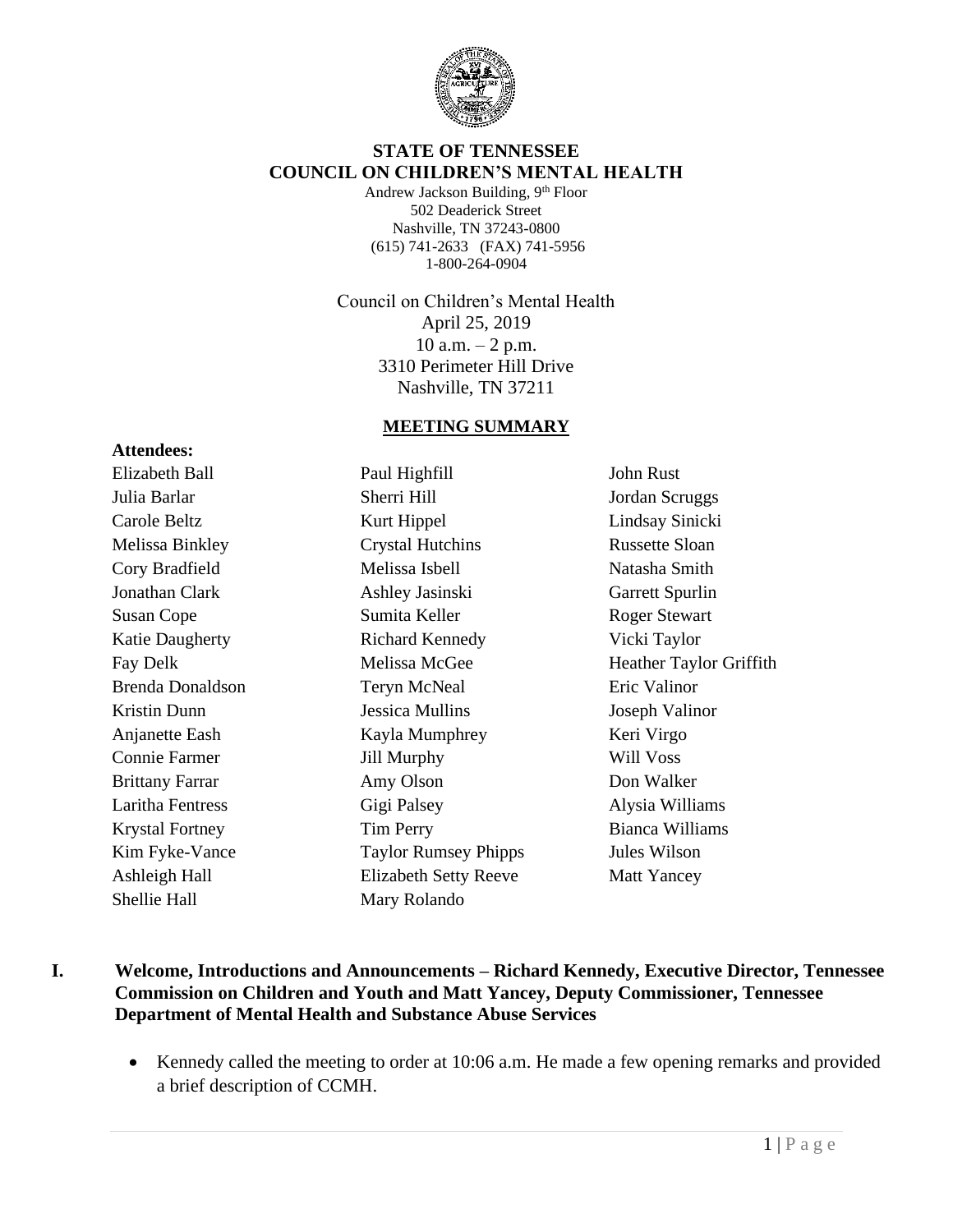- Kennedy thanked everyone for making attendance a priority and recognized TCCY staff members and specifically thanked the staff at Youth Villages for their generosity in allowing CCMH to meet in their space today.
- Kennedy addressed a few housekeeping matters before moving through the agenda and reminded attendees to sign in on the sign-in sheet, essential for reporting requirements related to the federal System of Care grant.
- Kennedy asked for introductions and announcements.
- Kennedy talked about Children's Advocacy Days. He reported over 600 people from across the state with the Governor and First Lady present to kick off the event. The legislative session is coming to an end soon and Steve Petty will provide a legislative update at the next meeting. Kennedy also talked briefly about money given to TCCY to conduct the *Building Strong Brains* Brain Frames trainings led by Jennifer Drake-Croft.
- Yancey provided a brief departmental update. He provided information on Dr. Monty Burks, State Director of Faith-Based Initiatives. Dr. Burks travels around the state and country and was recently asked by President Trump to share the stage at the Rx Drug and Heroin Summit in Atlanta, Georgia on Wednesday. Yancey shared the video of Dr. Burks at the conference ([https://www.youtube.com/watch?v=3fT063KdsfA\)](https://www.youtube.com/watch?v=3fT063KdsfA).
- Yancey spoke about the Jason Foundation, Inc. (JFI), dedicated to the prevention of the "Silent" Epidemic" of youth suicide through educational and awareness programs that equip young people, educators/youth workers and parents with the tools and resources to help identify and assist at-risk youth. He recently met with Clark Flatt, President of the Jason Foundation, to discuss suicide prevention.
- Yancey announced the Tennessee Department of Education was awarded a new grant cycle for the AWARE projects which provides school-based mental health services in identified counties. He also thanked his staff for all of the work they do.
- Yancey announced Children's Mental Health Awareness Day is Thursday, May  $9<sup>th</sup>$ .

#### **II. Children's Mental Health Awareness – Heather Taylor Griffith, LCSW, Director of the Office of Children, Young Adults and Families, Tennessee Department of Mental Health and Substance Abuses Services; Taylor Ramsey Phipps, Director of Development and Marketing, and Garrett Spurlin, Social Marketing, Tennessee Voices for Children**

- Phipps and Spurlin spoke about the upcoming 14<sup>th</sup> Annual National Children's Mental Health Awareness Day (CMHAD) scheduled for May 9<sup>th</sup>.
- Spurlin talked about the social media campaign efforts to make people aware of supporting a child's mental health and the community as a whole.
- Phipps and Spurlin also shared details of CMHAD events across the state.
- Phipps shared a video from the 2018 Children's Mental Health Awareness Day [\(https://www.youtube.com/watch?v=jpDHICWquds\)](https://www.youtube.com/watch?v=jpDHICWquds).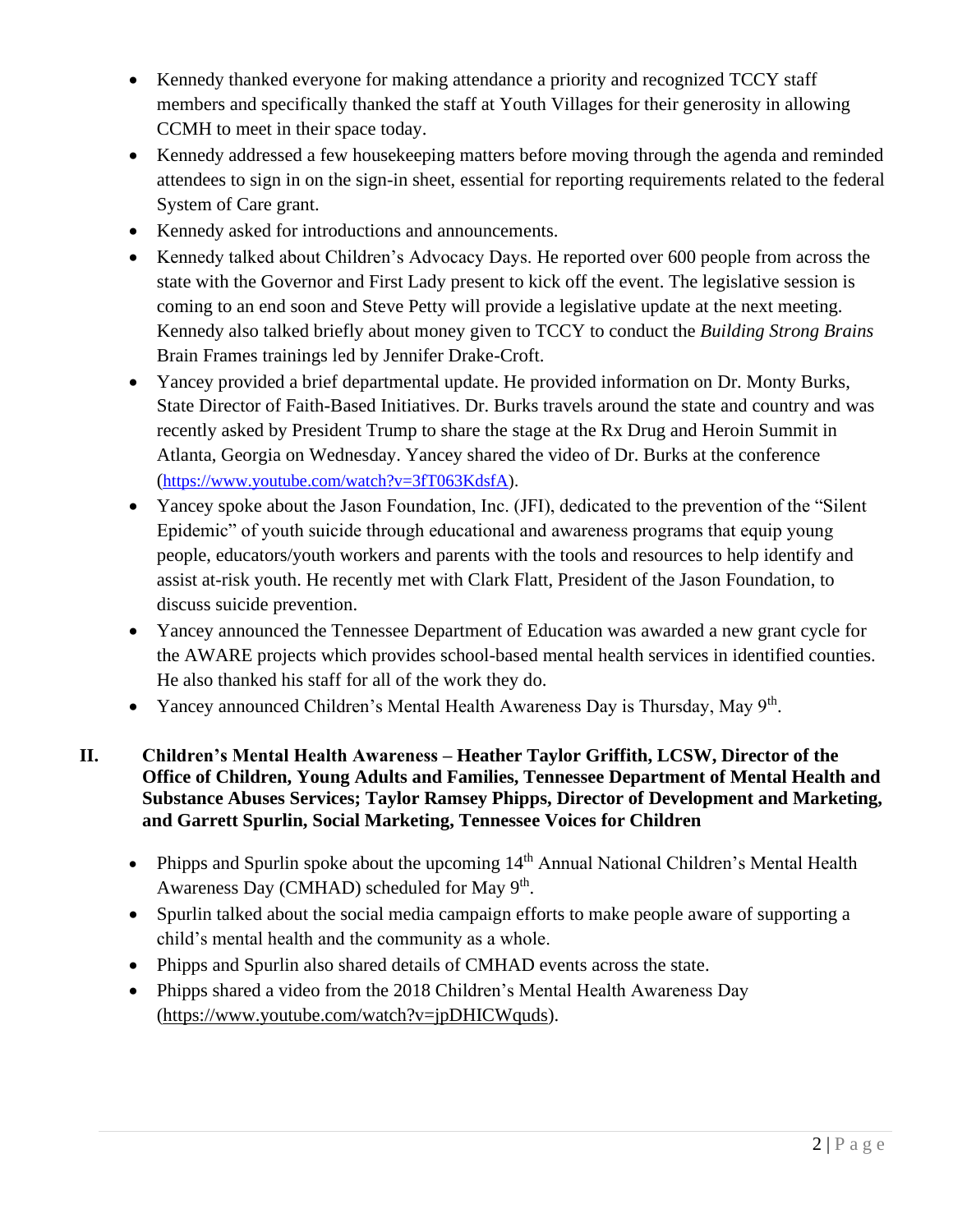## **III. Approval of Meeting Summaries**

- Motion to accept the February 28, 2019 meeting summary for CCMH **(MURPHY, MOTION, BALL, SECONDED, PASSED UNANIMOUSLY)**
- Kennedy thanked Natasha Smith of TCCY for preparing the meeting summary for the CCMH meetings.

## **IV. Clinical High Risk for Psychosis (CHR-P) and School Based Behavioral Health Liaisons/On Track TN: First Episode Psychosis Initiative – Jessica Mullins, LMSW, Director, Youth and Young Adult Initiatives, Tennessee Department of Mental Health (TDMHSAS)**

- Mullins reported on the School Based Behavioral Health Liaisons program. The program provides prevention services for children and youth in middle and high schools with a specific focus on providing trauma-informed services.
- Mullins reported a total of 36 Tennessee counties with the School Based Behavioral Health Liaison program and 12 agencies within the schools. The counties are Anderson, Benton, Blount, Cannon, Carter, Chester, Cocke, Coffee, Crockett, Davidson, Decatur, Dickson, Dyer, Gibson, Greene, Hamilton, Hawkins, Hickman, Houston, Humphreys, Johnson, Knox, Lake, Loudon, Macon, Madison, Maury, Morgan, Roane, Rutherford, Sullivan, Trousdale, Unicoi, Washington, Wayne, Williamson.
- Liaisons provide face-to-face consultation with classroom teachers who will enhance learning environments for children who have or are at-risk for Serious Emotional Disturbance (SED), behavior problems, or substance use disorders. Liaisons also provide training and education for the classroom teacher and serves as a link between the school and the child's family.
- Children who participate in the program must be in a middle or high school which has the School Based Behavioral Health Liaisons program.
- Mullins also reported on First Episode Psychosis Initiative (FEPI). On Track TN was designed to provide early intervention services for youth and young adults ages 15 to 30 who have experienced a first-episode of psychosis. The program uses a comprehensive intervention model with a team of mental health professionals and support services, focusing on helping people work toward recovery and meeting personal goals. On Track TN services are available in select counties through four providers.
	- Memphis Shelby County: Alliance Healthcare
	- Nashville Davidson County: Mental Health Cooperative
	- Northwest Tennessee Benton, Carroll, Gibson, Henry, Lake, Obion, and Weakley Counties: Carey Counseling
	- Chattanooga Hamilton County: Helen Ross McNabb Center
	- Knoxville Knox County: Helen Ross McNabb Center
- Mullins announced Substance Abuse and Mental Health Services Administration (SAMHSA) awarded \$1.6 million for four-years for the Clinical High Risk for Psychosis (CHR-P) program in in Shelby County. CHR-P program utilizes a stepped-care model to assist youth and young adults ages 12 to 25 who are at clinical risk for developing psychosis for the purpose of improving access, quality, and utilization of services and supports for youth, young adults, and their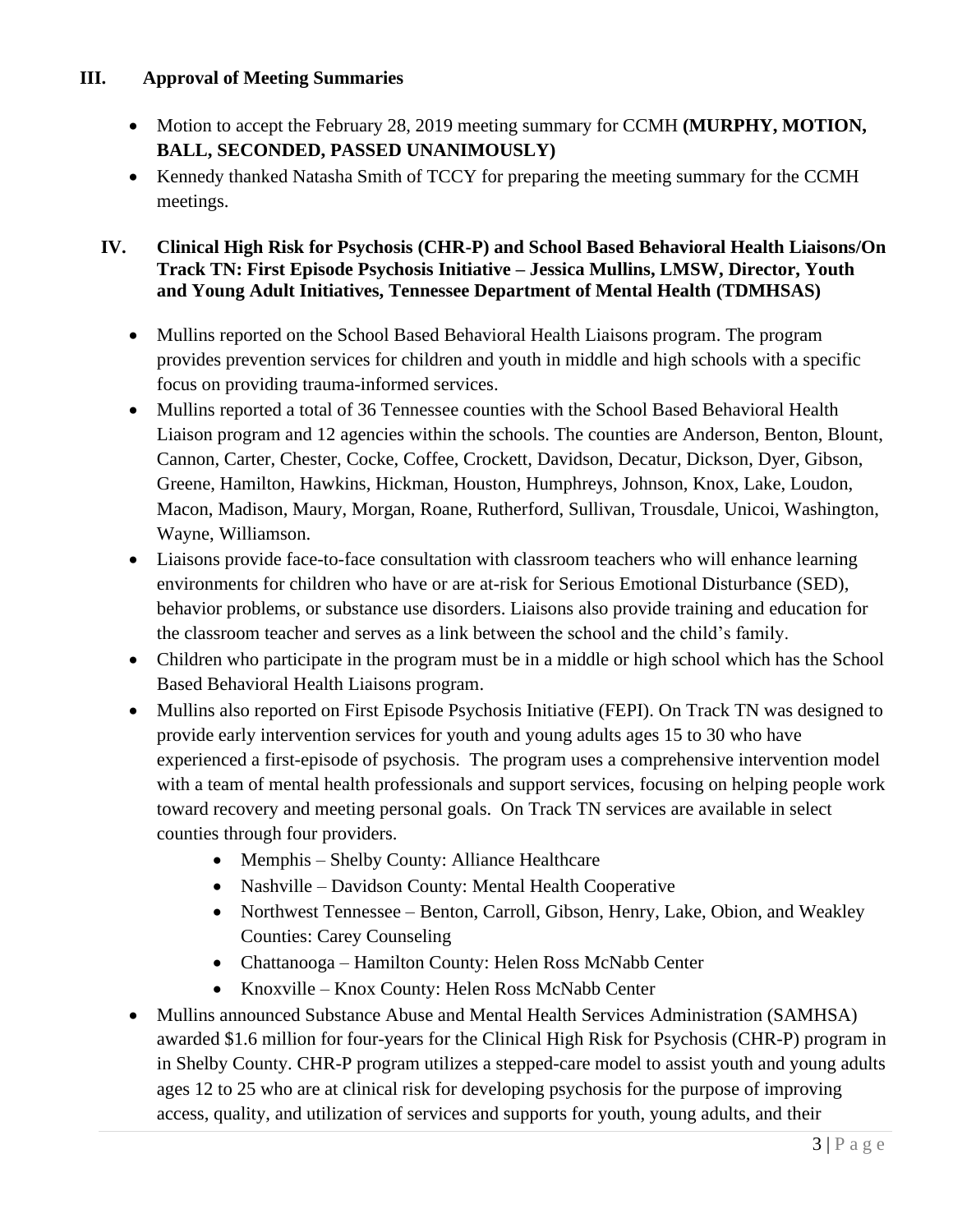families. Services in this program are limited to residents of Shelby County/Memphis and are provided by Case Management, Inc. Services started in October.

- Mullins reported TDMHSAS received a second grant for expansion of TN Healthy Transitions from the Substance Abuse and Mental Health Services Administration (SAMHSA). The award provides \$5 million over the course of five years for continued work. Tennessee is one of 14 grantees that received awards including other states, the District of Columbia, and Native American Tribes.
- With the new funding, TN Healthy Transitions will add locations in Nashville and Greene County through partnerships with Mental Health Cooperative, Frontier Health, and Tennessee Voices for Children. The original TN Healthy Transitions serves Benton, Carroll, Gibson, Hamilton, Henry, Lake, Obion, and Weakley Counties and is SAMHSA funded through September 2019. Capacity built through the original grant has served as a foundation for Juvenile Justice Diversion Programs and other services for youth and young adults.

## **V. Juvenile Justice Programming – Elizabeth Setty Reeve, JD, Director of Juvenile Justice Programming, Tennessee Department of Mental Health and Substance Abuse Services (TDMHSAS)**

- In an effort to divert youth and families from initial or continued involvement with juvenile court and the Department of Children Services (DCS), TDMHSAS, in collaboration with DCS, Administrative Offices of the Court (AOC), Tennessee Commission on Children and Youth (TCCY), juvenile courts, and the grantee service providers, has implemented the Juvenile Justice Reform Local Diversion program.
- The primary purpose of the JJR Grant is to expand community-based services and training to provide treatment options for juvenile courts to utilize across the state, specifically services and training that are evidence-based and outcomes oriented. In addition, the JJR Grant aims to support *Building Strong Brains* (Tennessee's ACEs Initiative) by supporting youth served by the JJR Grant in building resiliency and educating professionals on responding in a trauma-informed manner.
- The goals are to divert youth in juvenile courts from further penetration into the juvenile justice system through the use of community-based services, rather than commitment to state custody, where treatment through community-based services better addresses the youth's needs; to establish, expand, and strengthen partnerships between juvenile courts, community behavioral health providers, child welfare, juvenile justice, education, youth and families, and other key stakeholders to maximize coordination in the diversion of youth from state custody; to ensure resiliency, well-being, and overall connectedness to the community for juvenile justice involved youth; and to measure outcomes in the minimization of commitment of youth to state custody and recidivism in the form of re-arrest.
- The target population are youth that have been referred to juvenile court for a delinquent charge, including youth adjudicated for a delinquent offense and at risk of commitment to the Tennessee Department of Children's Services (DCS); youth who have previously been on probation, pretrial diversion, judicial diversion, or involved in other pre-custodial programs or aftercare and have re-offended and are at risk of being placed in DCS custody, for which community-based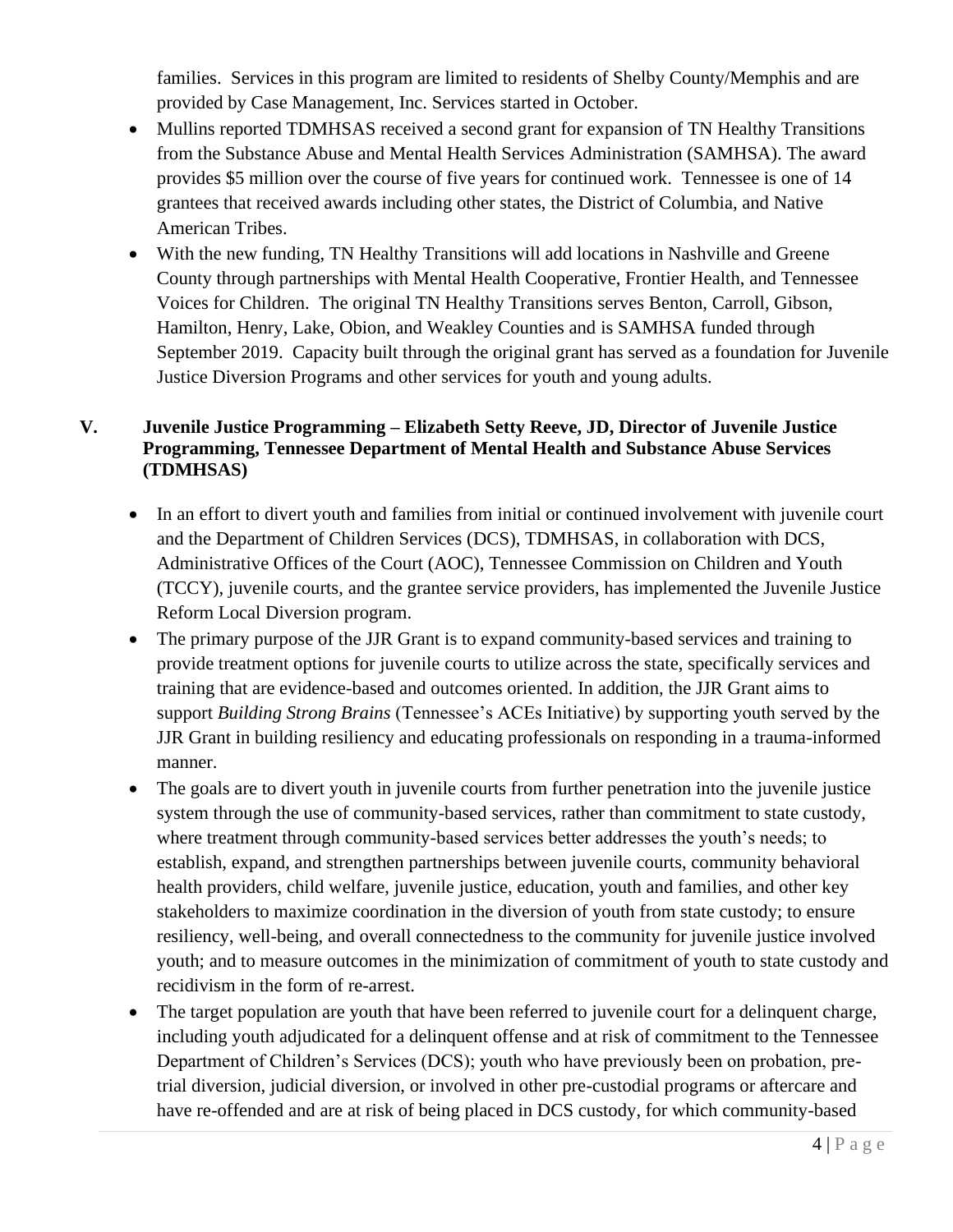services would better address their treatment needs; and when and where appropriate, youth deemed unruly can be served with JJR Grant services if the services are appropriate and will prevent the youth from being placed in state custody.

- Reeve said the intended outcomes are to reduce the annual rate of out of home placement of unruly and delinquent youth, including commitments to DCS, in targeted communities by 20 percent, as compared to a baseline rate of total placements during Fiscal Year 2018. She also wants to reduce the cost-savings per youth by calculating average cost to provide evidencedbased, community-based services and training from average cost to support out of home placements.
- The goal is ultimately to improve quality of life outcomes (e.g. social relationships, emotional wellbeing, community engagement, health, etc.) for each youth served with JJR Grant services.
- An additional goal is thirty percent reduction in recidivism (e.g. incurring a new delinquent offense after or during a therapeutic intervention) in the identified targeted areas.
- Reeve reported last summer the department put out an announcement of funds and six service providers were chosen: Carey Counseling Center, Inc.; Tennessee Voices for Children; Youth Villages; Volunteer Behavioral Health Care System; Helen Ross McNabb Center and Frontier Health.
- Will Voss from Tennessee Voices for Children talked about the three counties being served and the services/trainings provided.
- Tim Perry with Frontier Health serves eight counties in Northeast Tennessee. There are 11 courts in those counties and they received letters from 10 out of the 11 magistrates. He spoke about intensive in-home services and the Teen Outreach Program (TOP).
- Volunteer Behavioral Health Care System talked about the services they are providing to give the families a natural support system and continue to fill staff positions for this program.
- Youth Villages serves a large portion of the counties and talked about collaborative problem solving to build the skills to support the families.
- Reeve said a youth does not have to have a diagnosis to participate in this effort.

# **VI. System of Care Across Tennessee (SOCAT) Panel – Keri Virgo, SOCAT Director, Tennessee Department of Mental Health and Substance Abuse Services**

- Virgo reported on various work of the SOCAT Team, including upcoming family peer leadership academies. The first peer leadership academy was held last year in Nashville. This year, there will be three regional events for the family peer leadership academies on May 4<sup>th</sup> in Knoxville, May  $11<sup>th</sup>$  in Nashville and May  $18<sup>th</sup>$  in Memphis.
- She discussed efforts TDMHSAS continues to make to ensure further expansion and reach of SOCAT. The SOCAT Training and Technical Assistance Center (TTAC) is also looking for content experts in a variety of subjects related to children's mental health.
- Lindsey Sinicki recently completed a national training and is now a trainer for TDMHSAS on cultural & linguistic competence.
- Virgo spoke about the SOCAT website, the subscription process and the opportunity to participate in trainings via webinars or onsite.